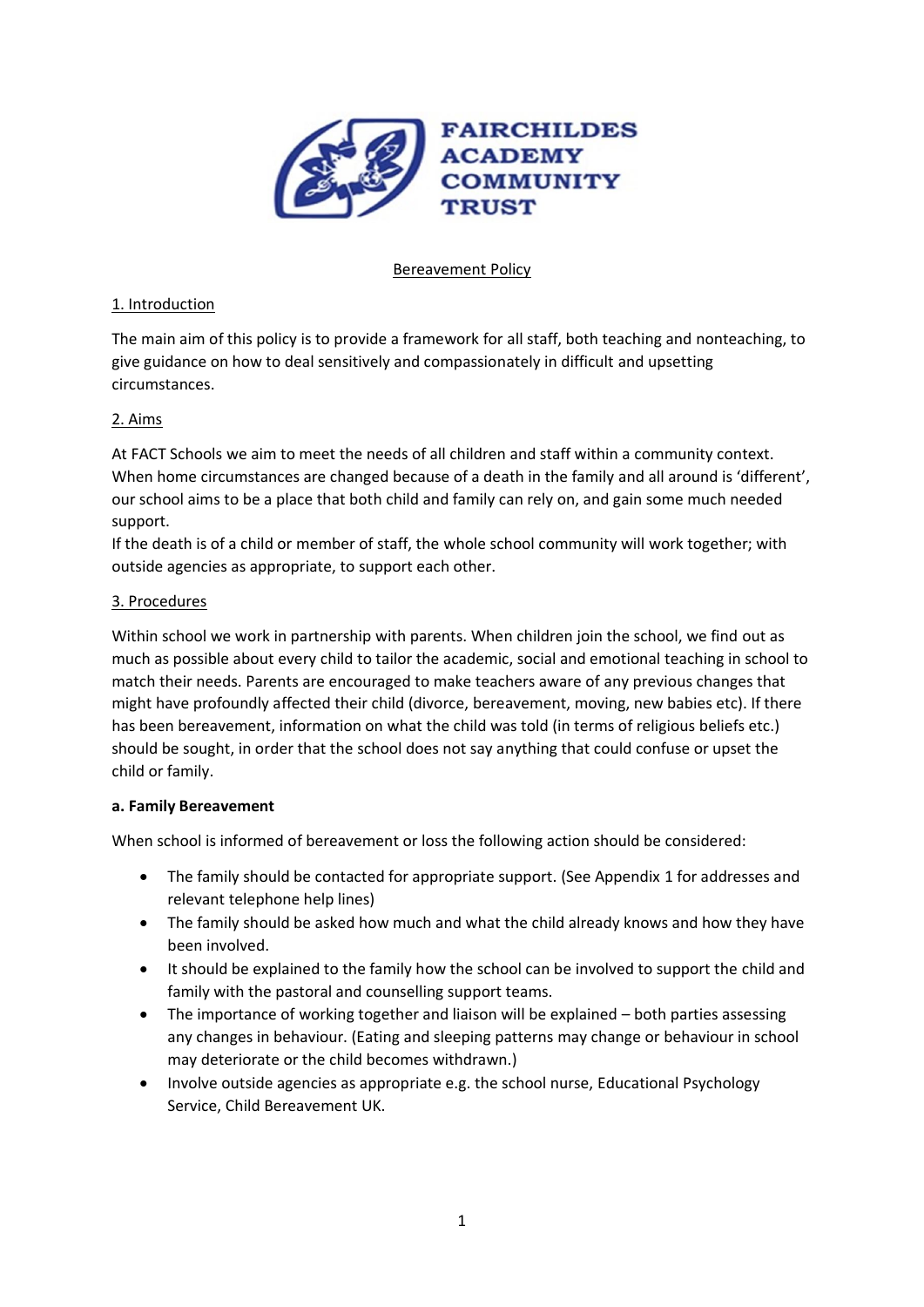For a member of staff experiencing close family bereavement, absence will be arranged for attendance at a funeral and appropriate time off in line with the FACT Leave of Absence Policy. Additional time may be given through sick leave as appropriate.

# **b. Death of a child or member of staff**

When the school is informed of the death of a child or member of staff, the following action should be considered;

- Discussion should take place with the family and their wishes taken into account before decisions are taken on how and what to tell the children in school.
- Counselling should be available if necessary e.g. in cases of sudden or violent death (outside agencies should be involved with this e.g. Educational Psychology Service).
- The school may be closed, or as many people as possible released to attend a funeral or memorial services should it be appropriate and they wish to do so.
- Staff and children should be supported throughout the grieving period; anyone displaying signs of stress should be offered appropriate support.
- Pupils and staff may express a wish to attend, or take part in the service, but they should only do so with the prior agreement of the deceased's family, relatives or next of kin, as well as the agreement of their own parents/carers.
- The class most affected might like to write, draw or record their thoughts and feelings; these could then be passed to the bereaved family.
- After the service, staff and pupils should be encouraged to meet and express their thoughts and feelings as such services are important in the grieving process.

# **c. Terminally Ill Pupils/Staff**

- In the event of a child or member of staff becoming terminally ill, their wishes and those of their parents/guardians/next-of-kin should always be respected.
- Should the child wish to attend school, the class teacher may need to inform the class of the child's condition.
- Occasionally, the child may wish to talk to their fellow classmates about their predicament themselves. Honesty about death and dying may be the best line of approach. Sometimes there is just no other way.

# **d. Return to School (see Appendix 3)**

- For the bereaved child or member of staff, returning to school may be traumatic.
- Where there has been a close family bereavement, in most cases everyone (teaching, support staff, volunteers if appropriate and pupils) should be made aware of the situation before the pupil returns (providing the parents/guardians of the bereaved child agree)
- Staff should show appropriate compassion and allow expression to those suffering grief.
- Teachers should try to foster an environment that is compassionate, yet disciplined.
- Family life at this traumatic time, can be particularly distressing, routines upset,relationships strained, the future uncertain. For this reason, school routines should be kept as normal as possible in order to provide a respite.
- Staff should be aware of anniversaries as this can spark a revival of feelings of bereavement.
- Staff might keep an eye on those particularly affected by the death of a close associate.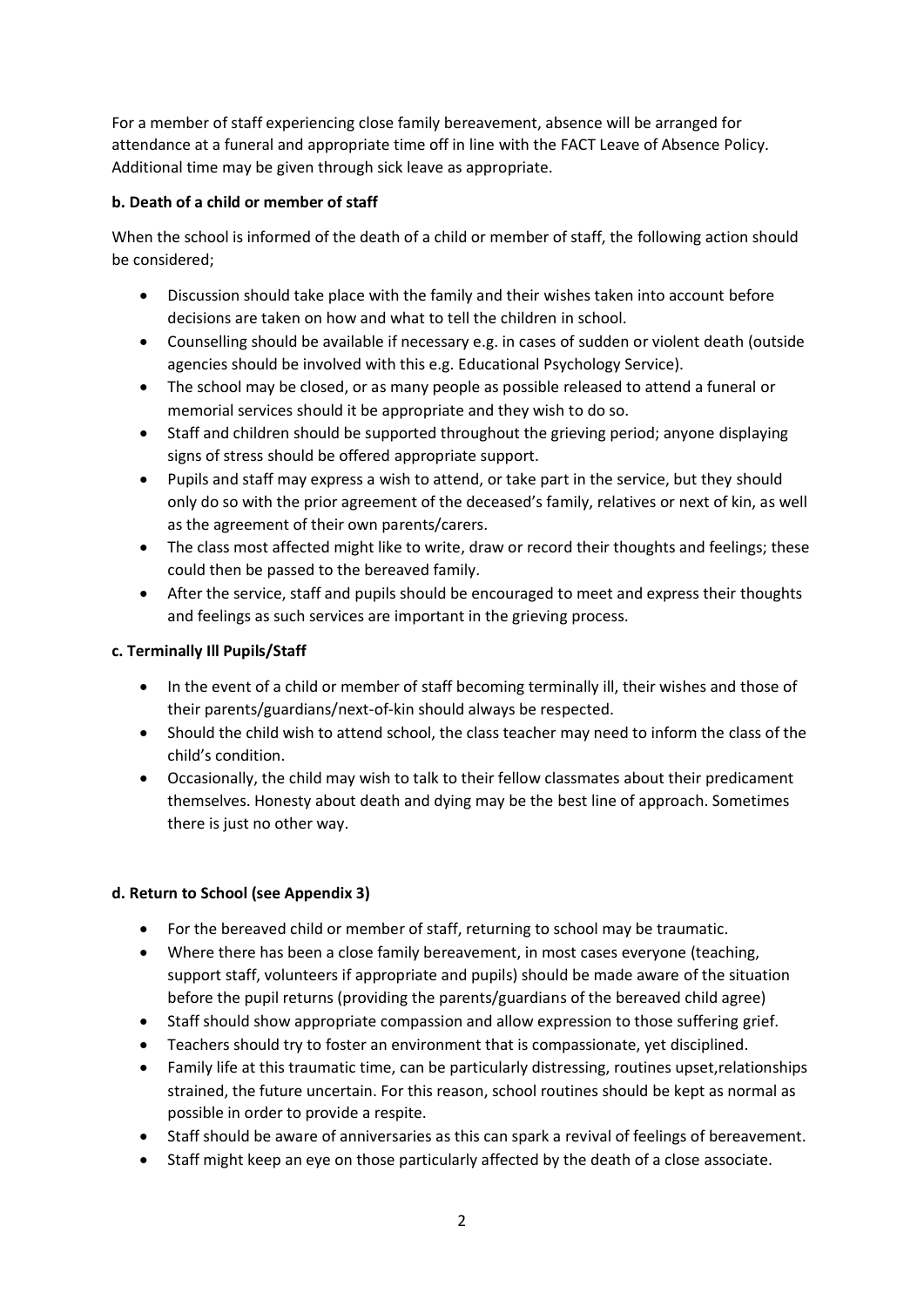## **e. Talking to the Bereaved Pupil**

- Try to be available to listen and support if possible, arrange a one-to-one session with the pastoral team or school counsellor as soon as possible after the pupil returns to school
- Be calm and show them that you are listening and understanding by occasionally repeating what they have said and by acknowledging their emotions.
- If people feel like crying they should cry crying is not a sign of weakness, but often a sign of deep feeling.
- Beware of using platitudes eg "I know how you feel", (young people may feel offended that you presume how they feel)

Do

- Let the child know that you genuinely care
- Make time to be available and listen
- Accept all that the child is saying
- Allow them to express their feelings their way
- Let them know their feelings are normal
- Let them know that it is OK to cry
- Talk honestly and share your feelings
- Be honest
- Have eye contact
- Have appropriate physical contact
- Let them know that it is not their fault
- Be aware of the home situation

### Don't

- Stop the child talking
- Tell them how they should or should not feel
- Avoid contact
- Change the subject
- Deny your pain and feelings
- Point out things for which they should be grateful
- Be frightened of sharing your own feelings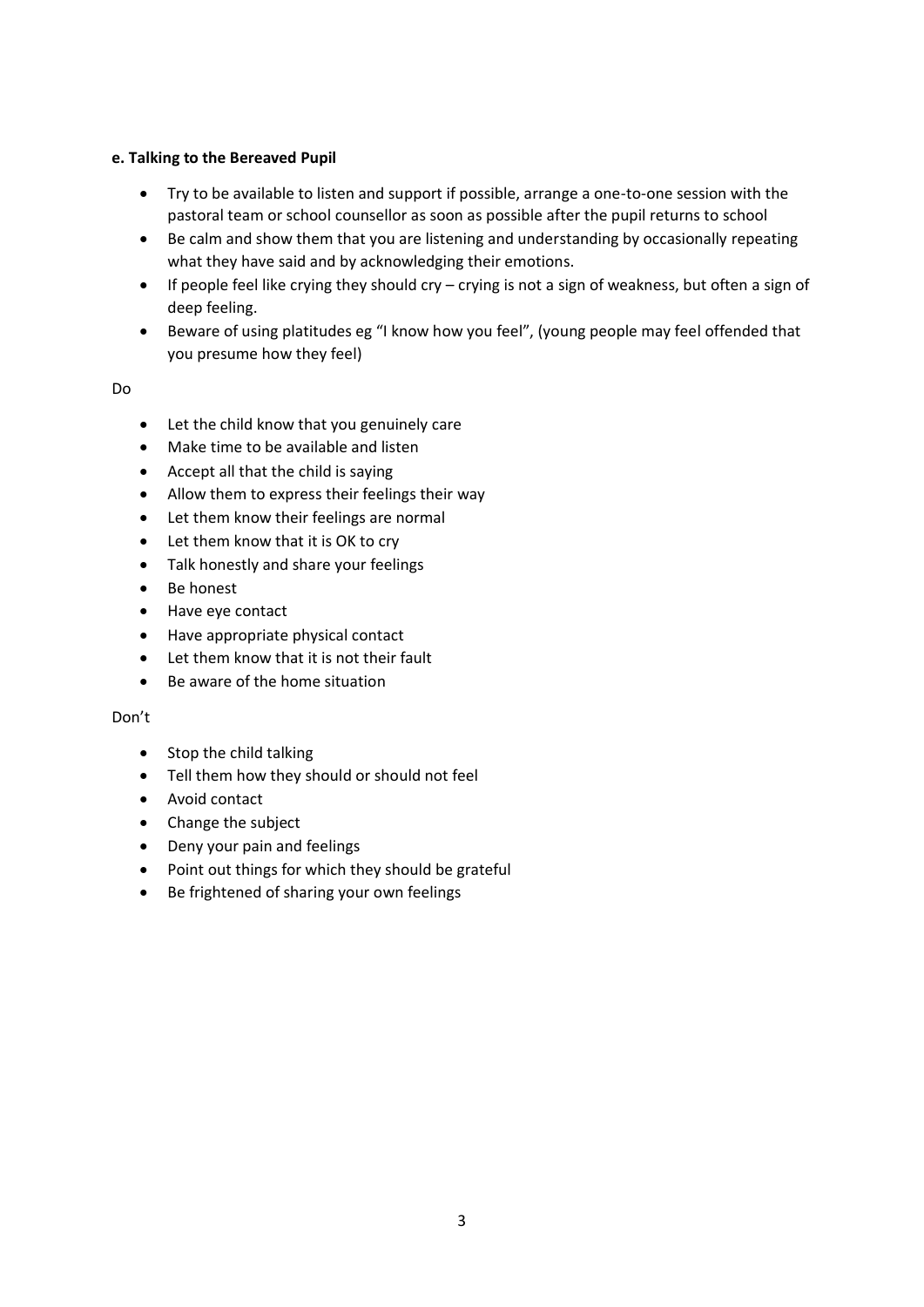Appendix 1

Useful Websites for dealing with loss and bereavement in the school community:

www.winstonswish.org.uk

www.childbereavement.org.uk

www.mind.org.uk

Useful telephone numbers and addresses:

- Winston's Wish Family Line 0845 2030405 national helpline offering guidance, information and support to anyone caring for a bereaved child, including professionals and family members
- Childhood Bereavement Network 020 7843 6309 a network of child bereavement services
- CRUSE Bereavement Care (0870) 167 1677 [www.cruse.org.uk](http://www.cruse.org.uk/)

Appendix 2

Books dealing with death and loss

Beyond the Rough Rock - Supporting a Child who has been Bereaved through Suicide – Julie Stokes, Diana Crossley

As Big As It Gets - Supporting a Child when Someone in their Family is Seriously Ill – Julie Stokes, Diana Crossley

The Secret C - Straight Talking about Cancer - Julie Stokes, Diana Crossley

I Miss You - First Look at Death - Pat Thomson

Grandpa- John Burningham

Always and Forever – Alan Durant

The Huge Bag of Worries – Virginia Ironside

What on Earth Do you Do When Someone Dies? – Trevor Romain

Badger's Parting Gifts- Susan Varley

Saying Goodbye to Daddy – Judith Vigna

Waterbugs and Dragonflies – Explaining Death to Young Children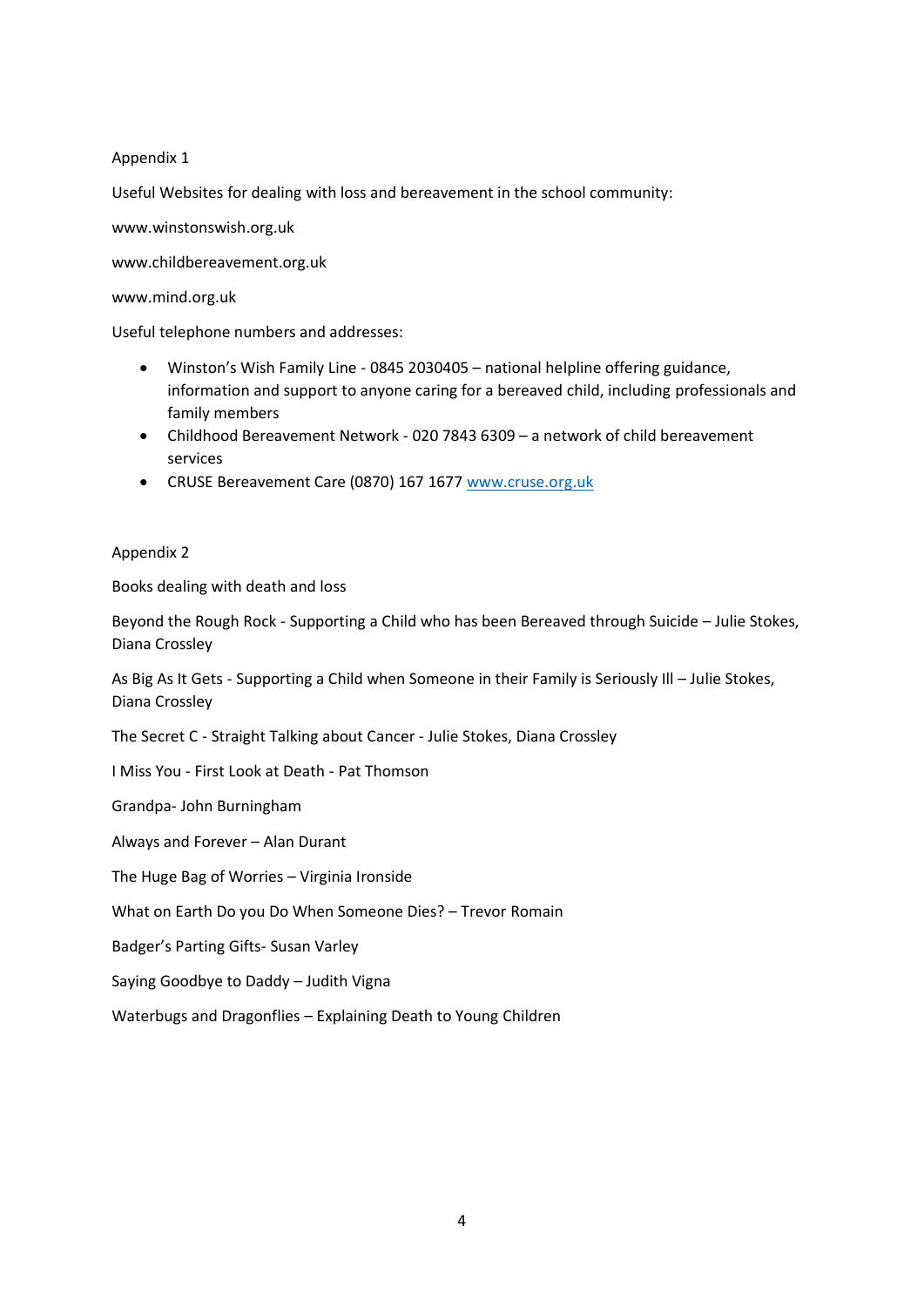## Appendix 3

Support and Further Suggestions for Teachers

Parents and carers often feel that teachers are experts on their children. They may turn to the school for advice and information, especially on matters of bereavement.

It is important to remember that the family, friends and the immediate community often best support those suffering from bereavement, as is the case with other stressful life events. Teachers need not be experts on the subject but they do need to use sensitivity and their skills in understanding children's development and emotional needs.

The following are some points that may be helpful to bear in mind when talking to parents and carers:

- A death will disrupt the family for many months; in fact the family will never be the same again. Family members are grieving, relationships alter, and members may take on new roles. Sometimes there is a change of carer, house or school, all of which add to the disruption and distress experienced by the child. To support the child it is helpful to minimise, if possible, changes and disruptions in their normal daily routine and life in school.
- Bereaved family members may emotionally and physically withdraw from the child, to protect themselves from more distress. Some adults will deny the bereaved child is grieving, as it will be too distressing for them to acknowledge the child's pain. This may cause distress and confusion, causing grief reactions of anger, withdrawal or psychosomatic behaviours such as headaches, stomach-ache or sickness.
- The bereaved child may regress in behaviour, becoming clingy, difficult or withdrawn. His/her schoolwork may suffer. These changes will be partly due to grief but also to the disruption and changes within the family, causing the child to feel confused and unsafe.
- The child may feel resentment, jealousy or guilt towards the dead person or child. The expression of this verbally can cause the remaining family members distress and shock. Parents and carers need to know this is normal and will decrease as the child and the family become more stable and settled.
- Parents and carers need to be informed of the benefits that a child gains in being involved in the ceremonies and rituals that follow death. An explanation as to how mourning practices help children to express their feelings and come to terms with and accept the reality of their loss can be very beneficial.
- Teachers should remember that parents and carers will often use them as role models, counsellors or extended family; looking to them for support for themselves as well as finding appropriate ways of supporting and talking with their children.
- Teachers may require their own support structures. Supporting bereaved families, whilst rewarding can be emotionally draining.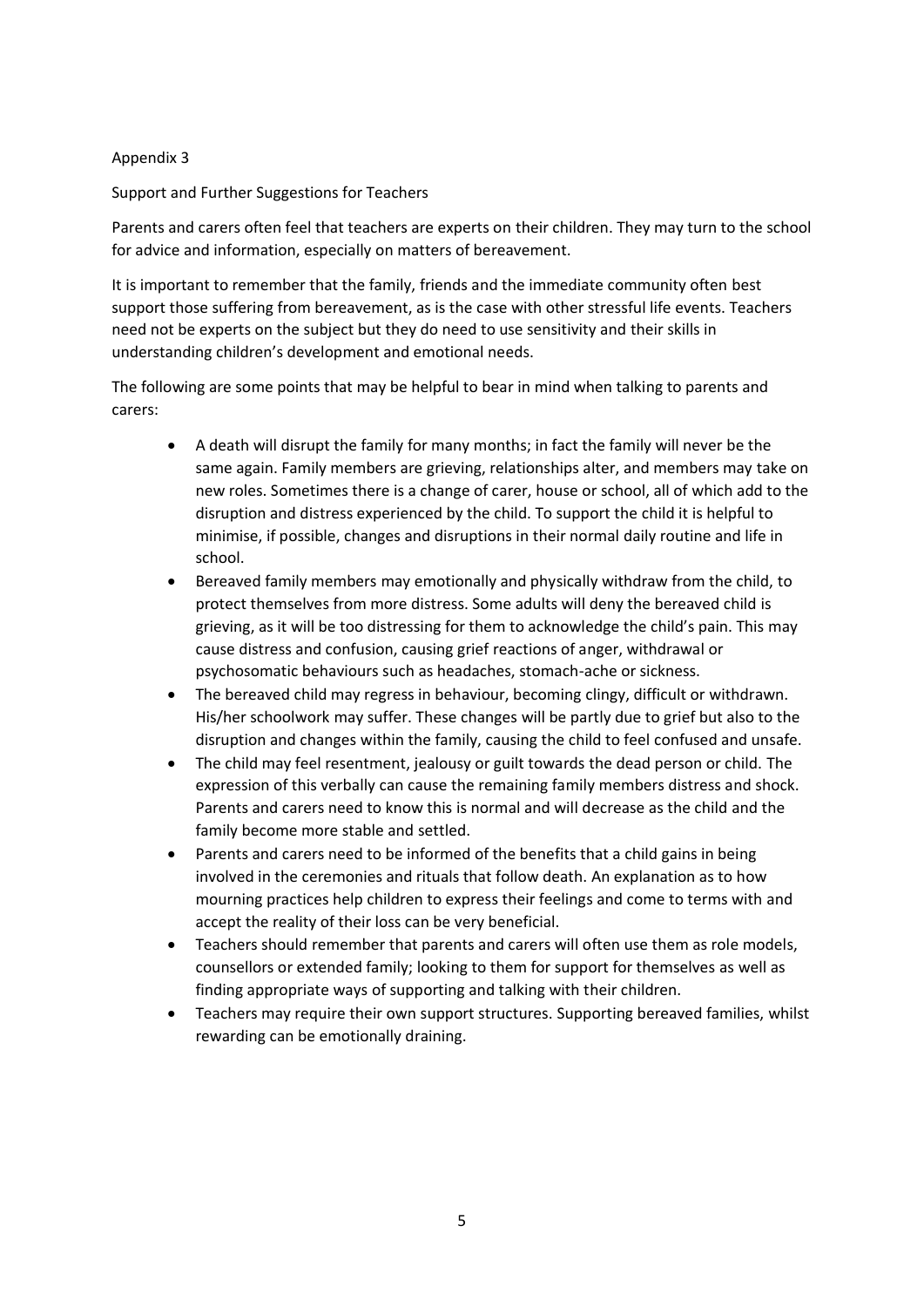Appendix 4 sets out the developmental stages relating to children's understanding of death.

### Early Years Education – aged 3 to 5 – Preschool and Reception

When a child this young experiences the death of someone important, it is important they are helped to know about the person as an integral part of their history. Young children often ask the same questions over and over again in an effort to understand their loss. They are naturally curious and they want to make sense of what is happening in their world. Their repeated questions are not a sign that our explanations aren't good enough. Reading books on death and loss, playing, drawing and giving them opportunities to identify and talk about worries and feelings will all help them deal with the loss.

At this age, they may not understand that death is permanent or that it happens to every living thing. A 4-year old may be able to tell others confidently that 'my daddy's dead' and may even be able to explain how 'he was hit by a car and he died'. However, the next sentence may be: 'I hope he'll be back before my birthday' or 'He's picking me up tonight'. They may worry about how the person who has died will eat breathe and keep warm. It is important to give them simple, factual information and tell them that once someone has died, their body stops working so they don't feel pain anymore and they don't feel hot or cold and they don't need to eat or drink anything.

Children's thoughts are concrete and characterised by "magical thinking". They may struggle to understand abstract concepts (such as heaven) or roundabout ways of explaining death (e.g. 'gone to sleep'). Children may believe it was something they said or did that caused the death or they may believe their words, actions or thoughts can bring the person back. They need to be reassured that the death was not their fault and gently reminded that the person will not come back. By using concrete words such as "Mummy has died" and giving specific explanations about why the person died can help.

It is important to maintain a routine as normal as possible for the child. It is not unusual for children of this age to revert to younger behaviours such as separation anxiety, incontinence, and use of a security blanket or thumb sucking. Being tolerant and managing the separation will be helpful for the child and the family. In time, it is most likely these earlier behaviour patterns will disappear once 'new normal' family routines are established.

### Key Stage  $1 -$  Ages 5 to 7 – Years 1 and 2

Children of this age are beginning to understand that death is permanent; however, some confusion may still stand. When first told of the death, younger children may be mainly concerned with the 'when' and 'where' of the death. They may express concerns about their own future such as: 'What will happen to me? Who will meet me after school? Will I still go to Cubs?' Giving reassurance about everyday activities and arrangements continuing as normal, or clear explanations about alternative arrangements, will be helpful for the child.

Children may become clingy or more reluctant to see parents and carers leave. There may be a need to stick close to their parent to protect them from the mysterious occurrence that made their dad disappear or at least to be with them if it happens again. Children at this stage may complain of a sore tummy, headaches or just generally not feeling well. These are what we call 'somatic' complaints, where unexpressed feelings and emotions can lead to physical symptoms or discomfort. Somatic complaints are normal, but it is important that routines are maintained while gently